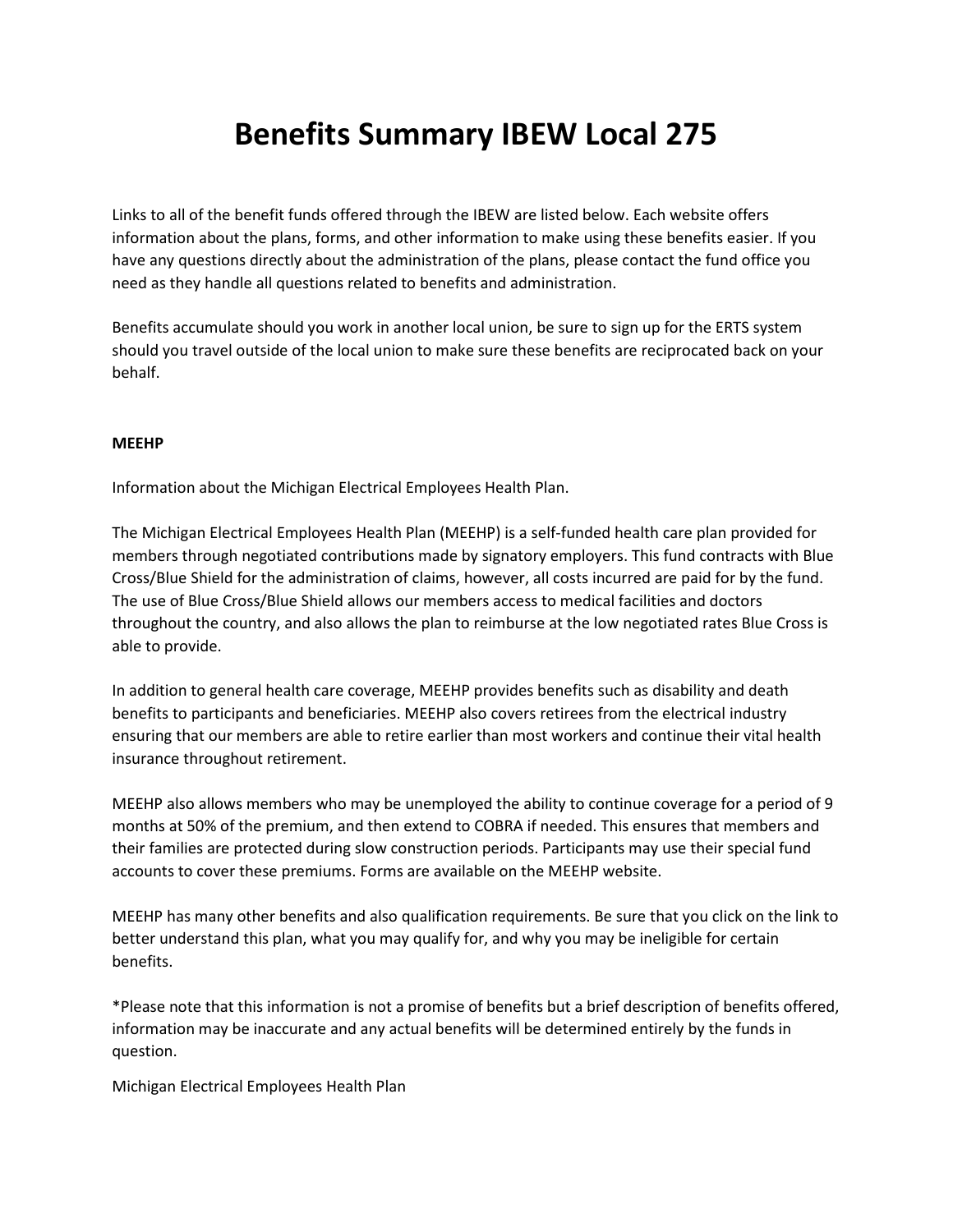6525 Centurion Dr Lansing, Mi 48917 Phone 855-633-4584-In Michigan Only Phone 517-321-7502-Outside of Michigan [www.mielectricalhealth.org](http://www.mielectricalhealth.org/)

## **MEEPP**

Information about the Michigan Electrical Employees Pension Plan.

The Michigan Electrical Employees Pension Plan (MEEPP) is a defined benefit pension plan with a monthly benefit payment based on a calculation of total contributions times a multiplier. Due to changes in funding levels of the penion plan throughout the 40 years of operation, there are several multiplier levels. You may contact the fund to have your current benefit calculated, which is the most accurate method for doing this.

This plan offers participants several options for payment including a joint and survivor benefit in the event of the participants death after retirement, as well as other options for payments in the event that the participant were to die before retirement. The MEEPP is the largest of our various retirement plans in both contributions and payout. Contributions are paid in accordance with negotiated rates.

Make sure you check out the link below to learn more about this very valuable retirement tool.

\*Please note that this information is not a promise of benefits but a brief description of benefits offered, information may be inaccurate and any actual benefits will be determined entirely by the funds in question.

Michigan Electrical Employees Pension Plan

6525 Centurion Dr. Lansing, Mi 48917 Phone 517-321-7502 [www.michiganelectrical.org](http://www.michiganelectrical.org/)

### **NEAP and NEBF**

Information about the National Electrical Annuity Plan and the National Electrical Benefit Fund.

The National Electrical Annuity Plan is a defined contribution retirement saving vehicle with a negotiated contribution being made monthly by signatory contractors. This fund establishes individual accounts for participants and investments are made based on the age of participants with less risk exposure as the